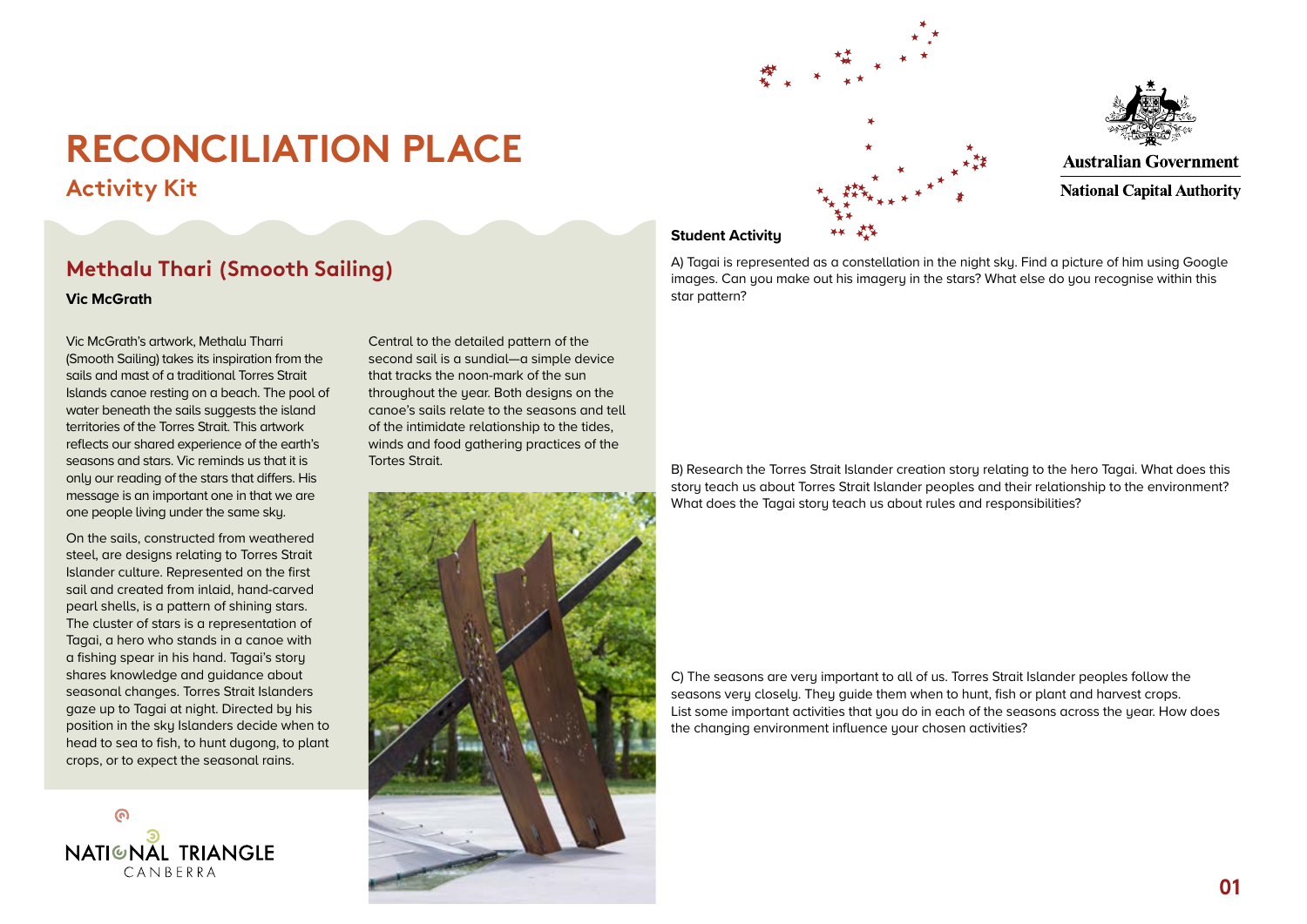**Activity Kit**



### **Separation 1**

The artwork, Separation 1, features glass panels that display words associated with family such as child, baby, children, sister, brother and mother, in regional Indigenous languages. A child is pictured alongside these words on the front display panel. The words continue on the reverse side. Contained within the artwork, and almost hidden from view, is an empty coolamon. The coolamon evokes memories of Mums, Dads, Uncles and Aunties who would have rocked these carefullu constructed cradles. Now it is an empty vessel, evoking memories of babies 'taken away' from their families.

Beginning in 1910 many thousands of Aboriginal and Torres Strait Islander children were removed from their families, by the authorisation of Australian State governments, to be raised in institutions or fostered or adopted by non-Indigenous families. Whilst some were given up by their parents seeking a better life for their children, many others were forcibly removed and are now referred to as the 'Stolen Generations.' These children experienced overwhelming grief and the loss of childhood, innocence, family relationships, identity, language, culture, country and spirituality.

### **Student Activity**

A) Write the name of the traditional owners for the region that you live in. Can you find a local place name or a word in traditional language?

B) Coolamons are carefully crafted using traditional tools and practices. Why is the coolamon in this artwork displayed empty? How are coolamons made? Find a picture of one. You may like to draw it.



C) As a class, write a letter to an Indigenous Elder in your local community inviting your Elder to come to school and share traditional stories or personal experiences.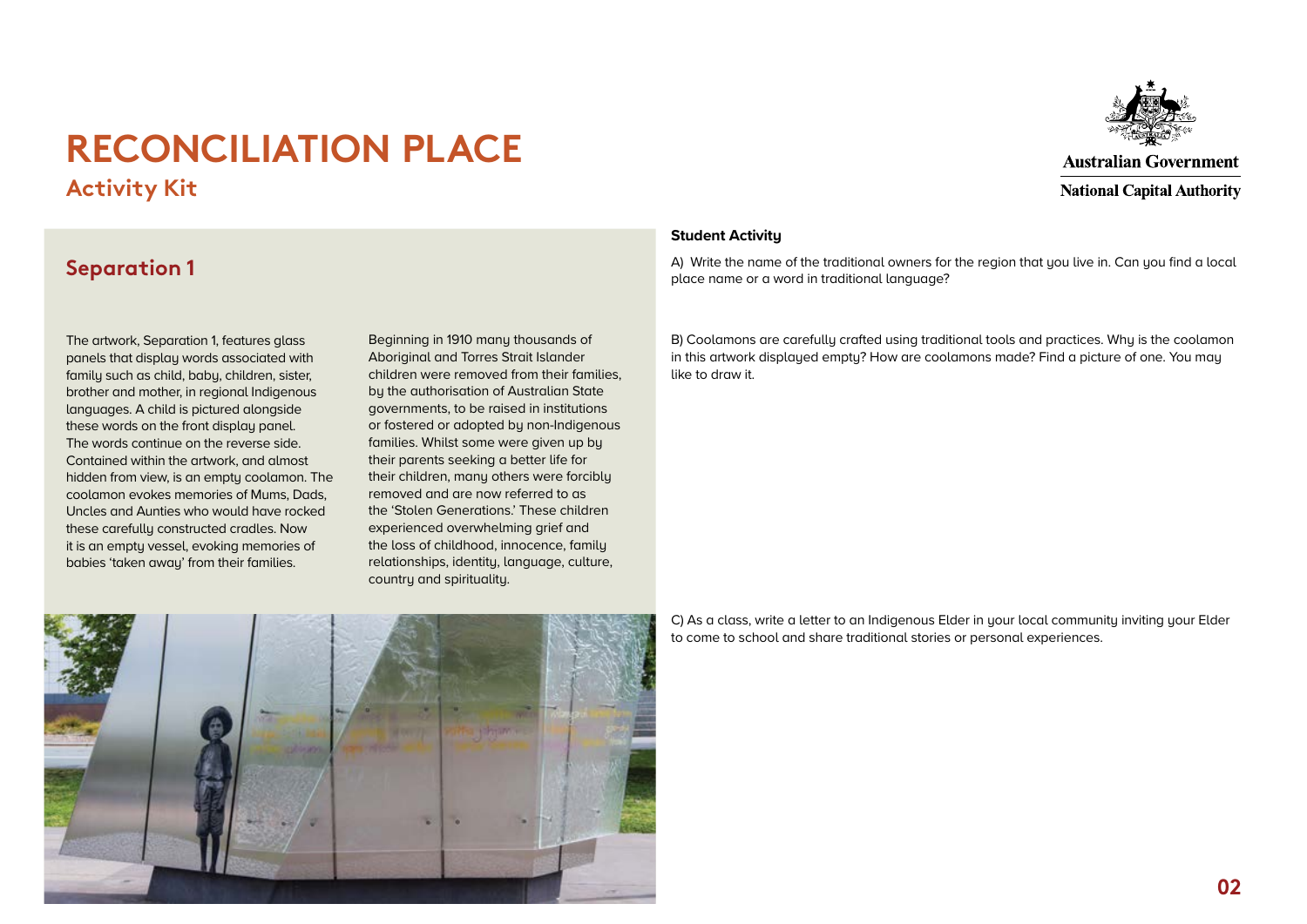# **RECONCILIATION PLACE Activity Kit**



### **Women**

#### **Jenuarrie, Thancoupie, Violet Petyarre**

The artwork 'Women' celebrates three remarkable women and their contribution to Reconciliation in Australia. Three sculptural forms represent these women as strong and wise figure heads standing in conversation. Faith Bandler, Evelyn Scott and Jessie Street came from diverse backgrounds but united to ignite change in Australian society. They look towards each other as a cohesive group linked in their values and aspirations. Collectively, they campaigned for Aboriginal and Torres Strait Islander freedoms as well as women's rights.

They were all important contributors to the 1967 Referendum campaign. On 27th May 1967 Australians voted to change the Constitution so that Indigenous people would be governed by Federal law, like every other citizen, and be counted as part of the Australian population. The referendum campaign was an important milestone where Australians actively voiced their opinions, leading to further freedoms for Indigenous Australians such as voting rights in the 1960's.

Pictured above are inspiring words displaying qualities and values important to all three women, that awakened change across Australia. These words invite us all to participate in the Reconciliation journey and be part of the ongoing conversation.

### **Student Activity**

A) Select two words from the list (pictured at the base of the artwork). Define each word.

B) How is your word important to the Reconciliation process? Write a short response.

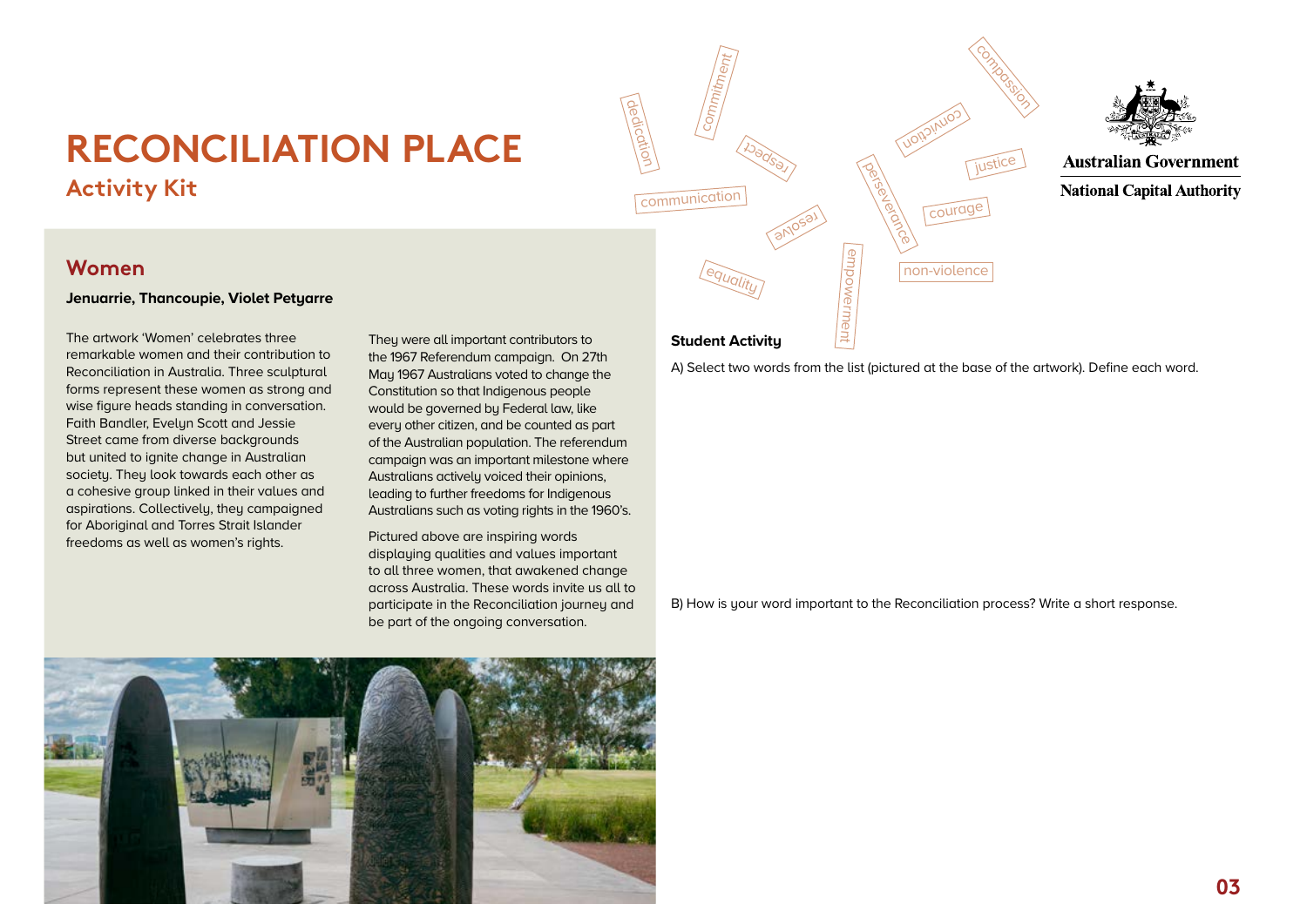**Activity Kit**

## **Kw'ith, Man and Woman Yam**

#### **Thancoupie**

Two large bronze sculptural forms balance gracefully on end; they symbolize bush potatoes, or yams. The long yam and the cheeky yam are the traditional symbols for man and woman. The artist's thumb and finger marks remain impressed on the outer surfaces of the sculpture inviting visitors to touch and explore these artworks, retracing the mark making of the artist herself.

Traditionally, yams were sown, grown and harvested by Indigenous Australians as a staple food. They became more difficult to grow with the hooves of sheep and cattle compacting the soil, and with European land clearing practises. However, they continue to be an important food source in many parts of Australia to this day. The larger robust yams represented here are evocative of the yams still grown in northern Australia.

A simple yet powerful sentence at the base of the artwork suggests a way forward for everyone involved in the process of Reconciliation: **Come Together, Sit Down, Share Yam.** 







**Australian Government National Capital Authority** 

### **Student Activity**

A) The artist invites us to come together through the act of sharing food. How can joining together for a simple meal help in reconciling differences? Select two bush food items including one from your local region. There are some suggested bush foods on the list included on the last page of this resource.

B) Research your bush food's use traditionally in Indigenous life.

C) How is your bush food used today? Find a sweet and or savoury recipe for your food item. (You may like to prepare your recipes at school)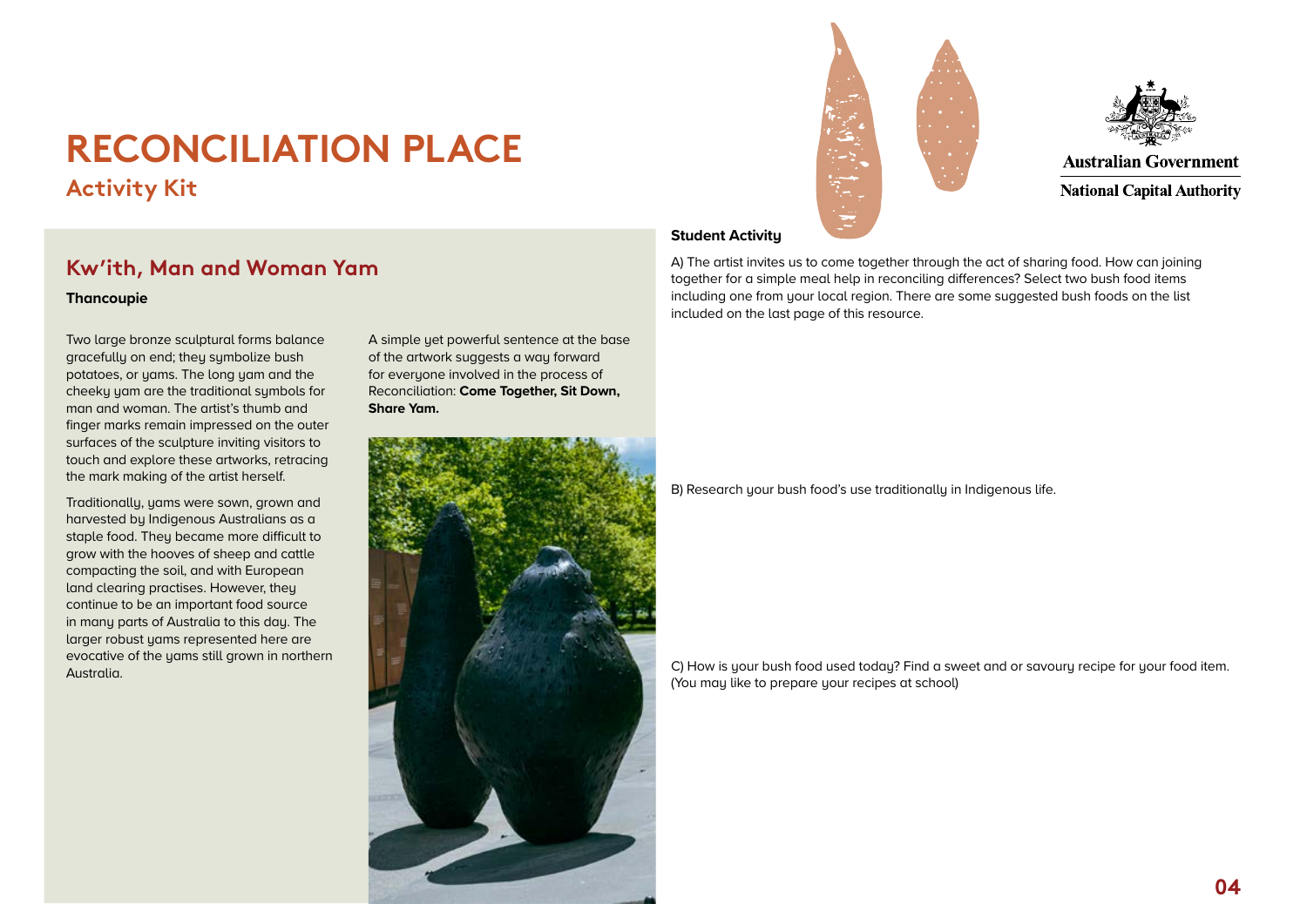# **RECONCILIATION PLACE Activity Kit**

### **The Stone Artworks**

**Aboriginal dreaming sings to us of living in harmony with the land and each other.**

The stone artworks along Reconciliation Place celebrate the resilience and individual achievements of Indigenous Australians who have made personal contributions to reconciliation and to our shared Australian story. Each artwork includes inspirational messages, dreaming stories and symbols carved in the stone. The inscribed messages are intended to teach and guide us in the future. We are left with a timeless call to action from these Elders.

**CONTRACTOR AND REAL PROPERTY** 

in one of the five stone artworks. An Indigenous woman from along the Murray River in South Australia, Ruby was a cheerful optimist who never lost sight of her dream 'for all of us to live together and love the land'. Ruby was the first South Australian Indigenous woman to stand for Parliament. She worked tirelessly with Aboriginal and non-Aboriginal people striving towards understanding and equity for all Australians. Ruby knew how to voice her opinions and importantly to speak up and be heard. She was well-known for singing the song about the sun, the moon and the stars, by her family and many other groups. The song teaches us that we are all born under the same moon, stars and sun. It is a song about where we all come from.

Ruby Florence Hammond is represented





**Australian Government National Capital Authority** 

### **Student Activity**

Ruby's words are written in her stone artwork.

A) What do you think Ruby's message to us is? Why is it so important?

B) A freshwater fish is depicted in the artwork, from Ruby's home country – can you guess what fish it is? How does Ruby's statement relate to the future of this fish?

C) What can you do to care for the environment where you live? Now and in the future?